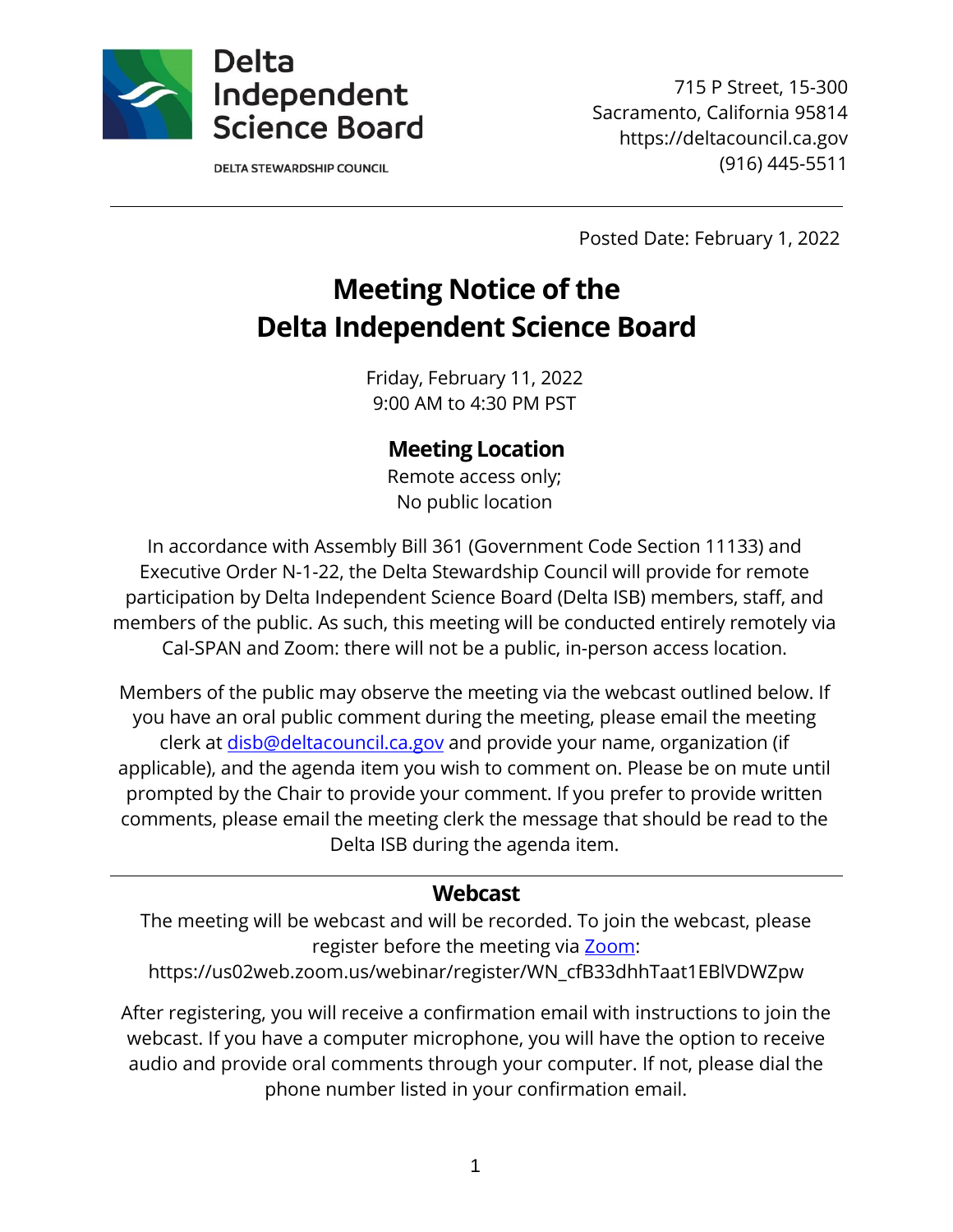Note: Accessing the Zoom webcast requires you to enter your name and email, which may be disclosed as public information. The signal for the live feed may be intermittent due to the internet infrastructure at your location.

# **Other Remote Options**

If you need a phone-only option, please call the meeting clerk at 916-902-6571 by 7:30 AM on Friday, February 11.

If you prefer a view-only option that does not require registration, the meeting will also be webcast on [Cal-SPAN:](https://cal-span.org/static/index.php) https://cal-span.org/static/index.php. With this option, you will not be able to provide oral comments.

### **Meeting Materials**

Materials referenced in this notice are available on the [events web page](https://deltacouncil.ca.gov/events.html) at https://deltacouncil.ca.gov/events.html. Members of the public are encouraged to visit the events web page to view the meeting materials.

### **Purpose**

The Delta ISB will discuss its current and future reviews, including a discussion on the status of revising its water supply reliability estimation review to address public comments received on the review. Based on the discussion, the Delta ISB may take action on the next steps to finalize the review to submit to the Delta Stewardship Council. In addition, the Delta ISB will discuss preparing for a future review of the Delta Conveyance Project Environmental Impact Report and Environmental Impact Statement, planned for release later in the year.

At around 2:00 PM, the Delta ISB will continue its presentation series to better orient Delta ISB members on Delta science and management, and on the science topics that it plans to review. To help inform the scope of its potential review on food-webs, Dr. Andre Buchheister of Humboldt State University will present a case study on how food-web models of the Northwest Atlantic Continental Shelf were used to support management of the Atlantic menhaden fishery. Afterward, Dr. Peter Moyle of UC Davis will provide an overview of the Delta fish fauna, explaining why some fishes have become super-abundant and others are headed for extinction, while being participants in a novel ecosystem.

This section describes the highlights. For more information about the meeting, refer to the agenda below.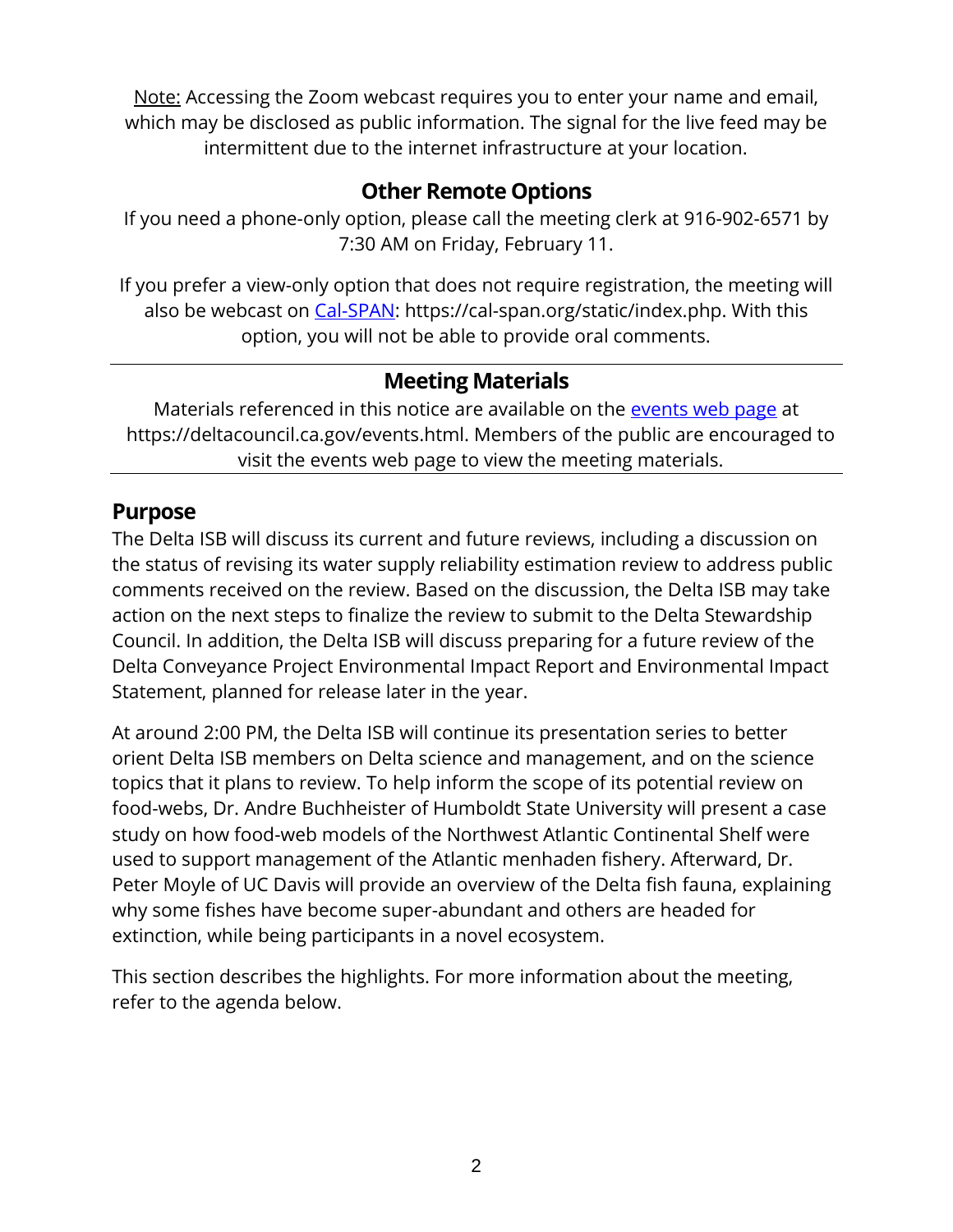# **Agenda**

The agenda items listed below may be considered in a different order pursuant to the determination of the Delta ISB chair. Times listed on the agenda are approximate only. At the discretion of the Delta ISB, all items appearing on this agenda, whether expressly listed for action, may be deliberated upon and may be subject to action.

~ 9:00 AM: Meeting Starts

- 1. Welcome and Declarations
- 2. Delta ISB Chair Report and Business Matters
- 3. Delta Stewardship Council Report and Executive Officer Report
- 4. Discussion and Potential Action: Water Supply Reliability Estimation Review (Action Item)

The Delta ISB is completing a review of the scientific efforts and methods by various programs to estimate and evaluate water supply reliability. The Delta ISB will discuss the status of revising the draft report, Review of Water Supply [Reliability Estimation Related to the Sacramento-San Joaquin Delta,](https://deltacouncil.ca.gov/pdf/isb/meeting-materials/2021-09-01-isb-draft-water-supply-review.pdf) to address public comments received on the review. Based on the discussion, the Delta ISB may take action on the next steps to finalize the review to submit to the Delta Stewardship Council. For more information on the scope of the review, please refer to the Delta ISB's water supply reliability [estimation review prospectus.](http://deltacouncil.ca.gov/pdf/isb/products/2018-04-03-isb-water-supply-prospectus.pdf)

- 5. Delta Lead Scientist Report
- 6. Workplan Discussion: Delta Conveyance Project Environmental Impact Report and Environmental Impact Statement Review

In April 2020, the Delta ISB submitted a letter to the California Department of [Water Resources](https://deltacouncil.ca.gov/pdf/isb/products/2020-04-17-isb-letter-delta-conveyance-notice-of-preparation.pdf) (DWR) on the Notice of Preparation for the Delta Conveyance Project, indicating its plan to review the Environmental Impact Report. The Delta ISB will discuss preparing for a future review of the Delta Conveyance Project Environmental Impact Report and Environmental Impact Statement, planned for release later in the year.

7. Discussion and Potential Action: Future Reviews (Action Item)

The Delta ISB will continue to discuss future activities and reviews, including the topics that emerged as top priorities at its November 15 and 16, 2021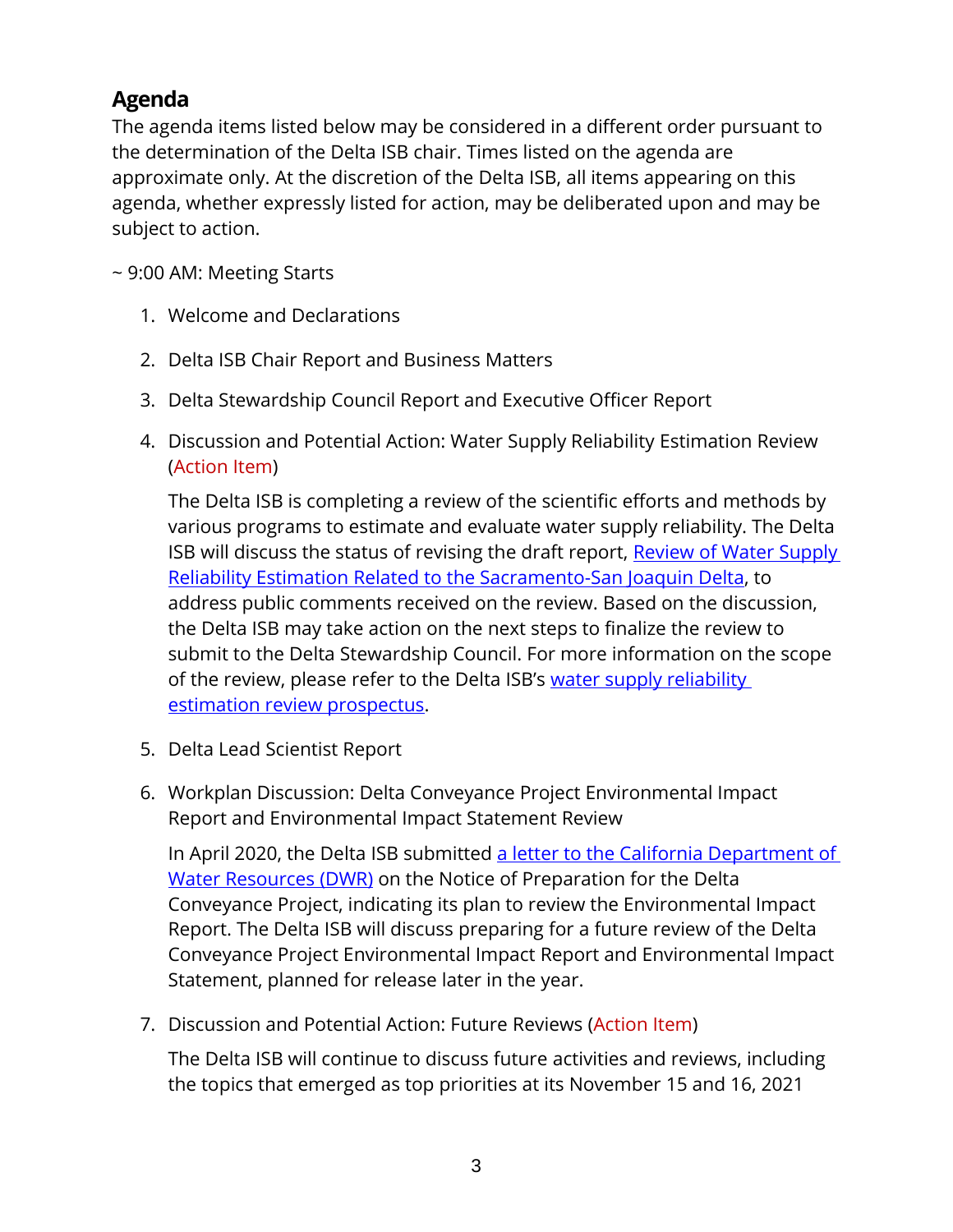virtual planning retreat meeting, such as subsidence reversal, environmental flows, and food webs. Based on the discussion, the Delta ISB may take action on the next steps for future reviews.

~1:40 PM: 20 Minute Break. Will Re-convene at ~2:00 PM.

8. Presentation: Using food web models to support management of the Atlantic menhaden fishery for multi-species benefits by Dr. Andre Buchheister, Humboldt State University

The Delta ISB is exploring a potential review on food-webs, which may focus on modeling. To help orient the Delta ISB on food-web modeling, Dr. Andre Buchheister (Humboldt State University) will present a case study on how food-web-models of the Northwest Atlantic Continental Shelf were used to support management of the Atlantic menhaden fishery. Menhaden are an important forage species that also supports the largest fishery on the US east coast. Managers considered a suite of multi-species models and formally adopted one to develop reference points, representing a significant advancement in ecosystem-based fisheries management.

9. Presentation: Delta Fishes: Key Players in a Novel Ecosystem by Dr. Peter Moyle, UC Davis

Delta fishes form a dynamic assemblage of native and non-native species, living in highly altered, constantly changing environment. To help the Delta ISB get better oriented on Delta science, as it scopes out potential reviews, Dr. Peter Moyle (UC Davis) will introduce the Delta fish fauna, explaining why some fishes have become super-abundant and others are headed for extinction while being participants in a novel ecosystem.

- 10.Preparation for Upcoming Delta ISB Meetings
- 11.Review of Items for Follow-up

Staff will provide a summary of any follow-up items for individual members to address after the meeting.

12.Public Comments

The Delta ISB will take public comments on topics within its jurisdiction that are not on the agenda.

~ 4:30 PM: Meeting Adjourned